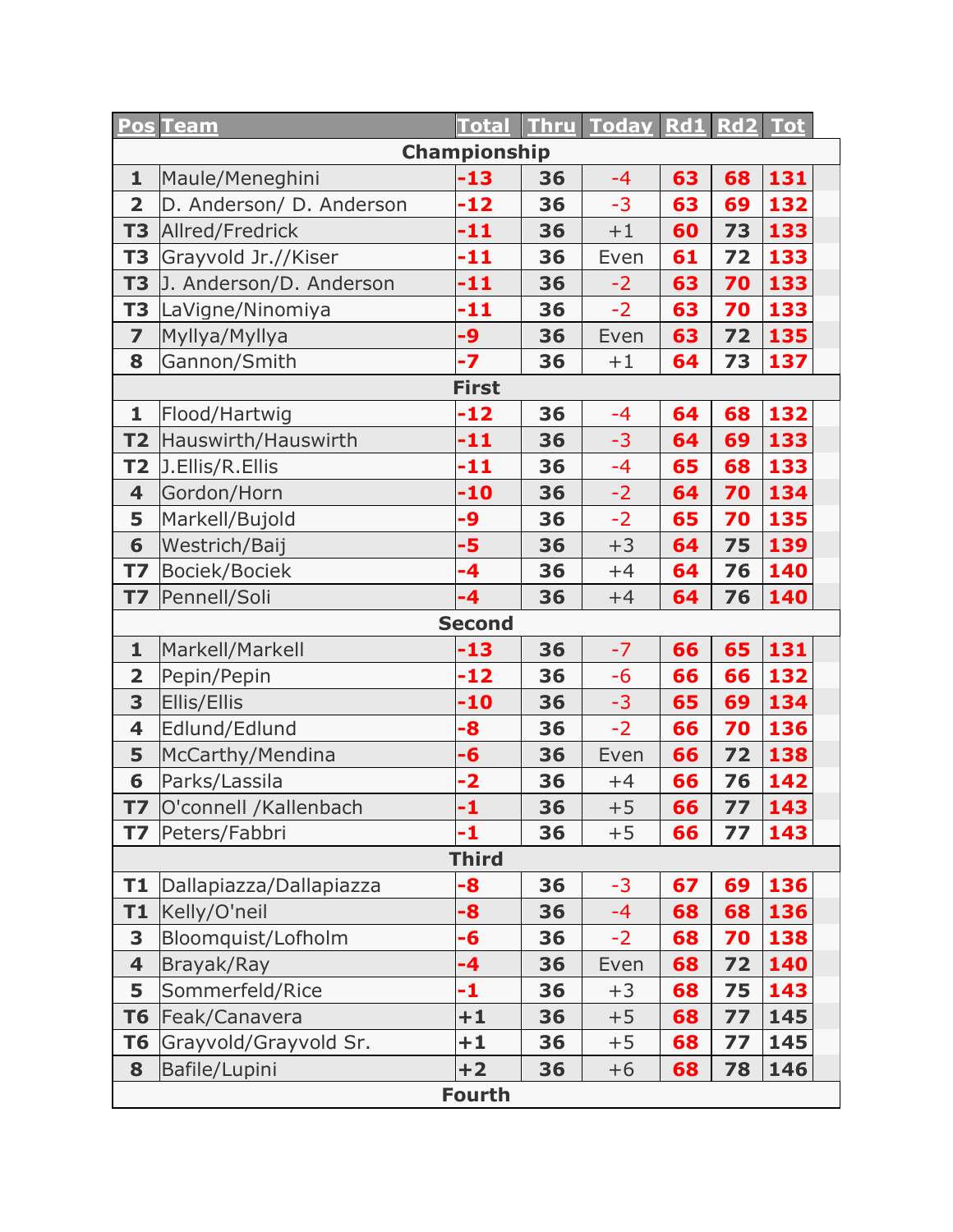| T1                      | LeMire/Dishaw         | $-2$         | 36 | $+1$  | 69 | 73 | 142 |  |  |
|-------------------------|-----------------------|--------------|----|-------|----|----|-----|--|--|
| T1                      | Thomson/Blagec        | $-2$         | 36 | $+1$  | 69 | 73 | 142 |  |  |
| T1                      | Zeugner/Manier        | $-2$         | 36 | Even  | 70 | 72 | 142 |  |  |
| <b>T4</b>               | Anderson/Anderson     | <b>Even</b>  | 36 | $+3$  | 69 | 75 | 144 |  |  |
| <b>T4</b>               | Pontbriand/Pontbriand | <b>Even</b>  | 36 | $+3$  | 69 | 75 | 144 |  |  |
| 6                       | Chartier/Paegberg     | $+2$         | 36 | $+5$  | 69 | 77 | 146 |  |  |
| $\overline{\mathbf{z}}$ | Soli/Crookham         | $+3$         | 36 | $+6$  | 69 | 78 | 147 |  |  |
| 8                       | Lasater/Zanon         | $+4$         | 36 | $+6$  | 70 | 78 | 148 |  |  |
|                         |                       | <b>Fifth</b> |    |       |    |    |     |  |  |
| $\mathbf{1}$            | Flink/Flink           | -5           | 36 | $-3$  | 70 | 69 | 139 |  |  |
| $\overline{\mathbf{2}}$ | Nygard/Meneghini      | -1           | 36 | $+1$  | 70 | 73 | 143 |  |  |
| <b>T3</b>               | Baciak/Wodenka        | <b>Even</b>  | 36 | $+1$  | 71 | 73 | 144 |  |  |
| T <sub>3</sub>          | Patterson/Schuelke    | <b>Even</b>  | 36 | $+1$  | 71 | 73 | 144 |  |  |
| 5                       | D. Neveau/P. Paskey   | $+2$         | 36 | $+4$  | 70 | 76 | 146 |  |  |
| <b>T6</b>               | Leonard/Sanders       | $+3$         | 36 | $+5$  | 70 | 77 | 147 |  |  |
| <b>T6</b>               | Linn/Allen            | $+3$         | 36 | $+5$  | 70 | 77 | 147 |  |  |
| 8                       | Tomasoski/Menghini    | $+5$         | 36 | $+7$  | 70 | 79 | 149 |  |  |
| <b>Sixth</b>            |                       |              |    |       |    |    |     |  |  |
| $\mathbf{1}$            | Kleikamp/Shoquist     | $+1$         | 36 | $+2$  | 71 | 74 | 145 |  |  |
| <b>T2</b>               | Miller/Schalow Jr.    | $+3$         | 36 | $+4$  | 71 | 76 | 147 |  |  |
| T <sub>2</sub>          | Wahoviak/Wahoviak     | $+3$         | 36 | $+4$  | 71 | 76 | 147 |  |  |
| 4                       | Dixon/Steele          | $+4$         | 36 | $+5$  | 71 | 77 | 148 |  |  |
| 5                       | <b>Beitila/Hicks</b>  | $+6$         | 36 | $+7$  | 71 | 79 | 150 |  |  |
| 6                       | Girard/Watt           | $+8$         | 36 | $+9$  | 71 | 81 | 152 |  |  |
| $\overline{\mathbf{z}}$ | Zychowski/Kopp        | $+9$         | 36 | $+10$ | 71 | 82 | 153 |  |  |
| 8                       | Rugg/Rugg             | $+15$        | 36 | $+16$ | 71 | 88 | 159 |  |  |
|                         | <b>Seventh</b>        |              |    |       |    |    |     |  |  |
| 1                       | <b>Bal/Groeneveld</b> | $+3$         | 36 | $+3$  | 72 | 75 | 147 |  |  |
| $\overline{\mathbf{2}}$ | Grandquist/Pirkola    | $+4$         | 36 | $+4$  | 72 | 76 | 148 |  |  |
| 3                       | Stevenson/Aldrich     | $+5$         | 36 | $+5$  | 72 | 77 | 149 |  |  |
| $\overline{\mathbf{4}}$ | Hallgren/Lieber       | $+7$         | 36 | $+7$  | 72 | 79 | 151 |  |  |
| 5                       | Atanasoff/Busakowski  | $+8$         | 36 | $+8$  | 72 | 80 | 152 |  |  |
| <b>T6</b>               | LeMire/Unrein         | $+9$         | 36 | $+9$  | 72 | 81 | 153 |  |  |
| T <sub>6</sub>          | Weber/Weber           | $+9$         | 36 | $+9$  | 72 | 81 | 153 |  |  |
| 8                       | Muraro/Phillips       | $+11$        | 36 | $+10$ | 73 | 82 | 155 |  |  |
| <b>Eighth</b>           |                       |              |    |       |    |    |     |  |  |
| $\mathbf{1}$            | Smith/Dufresne        | $+6$         | 36 | $+5$  | 73 | 77 | 150 |  |  |
| $\overline{\mathbf{2}}$ | Sleik/Maule           | $+7$         | 36 | $+6$  | 73 | 78 | 151 |  |  |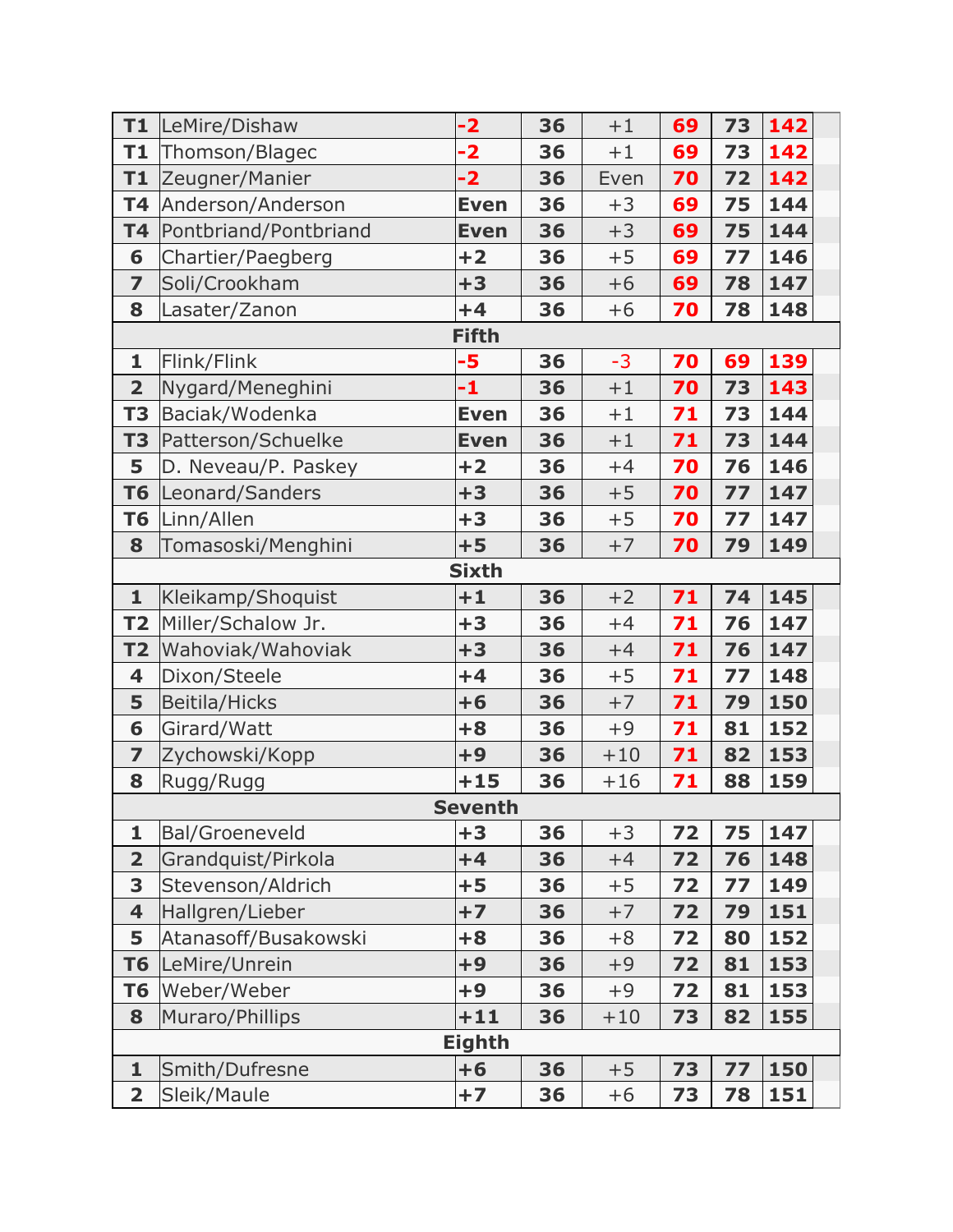| 3                       | Gedvick/Gedvick         | $+9$            | 36 | $+8$  | 73 | 80 | 153 |  |  |
|-------------------------|-------------------------|-----------------|----|-------|----|----|-----|--|--|
| <b>T4</b>               | Casanova/Mattson        | $+11$           | 36 | $+10$ | 73 | 82 | 155 |  |  |
| <b>T4</b>               | F. Neveau/J. Paskey     | $+11$           | 36 | $+10$ | 73 | 82 | 155 |  |  |
| 6                       | Normand/Ray             | $+12$           | 36 | $+10$ | 74 | 82 | 156 |  |  |
| $\overline{z}$          | Hanley/Blocksom         | $+14$           | 36 | $+13$ | 73 | 85 | 158 |  |  |
| 8                       | Kreski/Hart             | $+15$           | 36 | $+13$ | 74 | 85 | 159 |  |  |
|                         |                         | <b>Nineth</b>   |    |       |    |    |     |  |  |
| 1                       | Lindholm/Buzzo          | $+3$            | 36 | $+1$  | 74 | 73 | 147 |  |  |
| T <sub>2</sub>          | Cameron/Schon           | $+7$            | 36 | $+4$  | 75 | 76 | 151 |  |  |
| T <sub>2</sub>          | Meneghini/Vangase       | $+7$            | 36 | $+5$  | 74 | 77 | 151 |  |  |
| $\overline{\mathbf{4}}$ | Kreski/Kreski           | $+9$            | 36 | $+6$  | 75 | 78 | 153 |  |  |
| 5                       | Krabbe/Marcgetchius     | $+12$           | 36 | $+9$  | 75 | 81 | 156 |  |  |
| 6                       | Linder/Linder           | $+13$           | 36 | $+11$ | 74 | 83 | 157 |  |  |
| 7                       | Peterson/Cmelo          | $+17$           | 36 | $+14$ | 75 | 86 | 161 |  |  |
| 8                       | Carpenter/Carpenter     | $+18$           | 36 | $+15$ | 75 | 87 | 162 |  |  |
| <b>Tenth</b>            |                         |                 |    |       |    |    |     |  |  |
| $\mathbf{1}$            | Curran/Curran           | $+7$            | 36 | $+3$  | 76 | 75 | 151 |  |  |
| $\overline{\mathbf{2}}$ | Londree/Nord            | $+9$            | 36 | $+5$  | 76 | 77 | 153 |  |  |
| 3                       | <b>Bellmore/Grenier</b> | $+13$           | 36 | $+9$  | 76 | 81 | 157 |  |  |
| 4                       | Skoglund/Krause         | $+14$           | 36 | $+9$  | 77 | 81 | 158 |  |  |
| <b>T5</b>               | Allred/Allred           | $+15$           | 36 | $+12$ | 75 | 84 | 159 |  |  |
| T5                      | Baker/Baker             | $+15$           | 36 | $+10$ | 77 | 82 | 159 |  |  |
| $\overline{\mathbf{z}}$ | Meneghini/Mellon        | $+17$           | 36 | $+13$ | 76 | 85 | 161 |  |  |
| 8                       | Parolini/Miller         | $+23$           | 36 | $+18$ | 77 | 90 | 167 |  |  |
|                         |                         | <b>Eleventh</b> |    |       |    |    |     |  |  |
| 1                       | St. Arnauld/St. Arnauld | $+12$           | 36 | $+7$  | 77 | 79 | 156 |  |  |
| $\overline{\mathbf{2}}$ | Huppert/Seda            | $+15$           | 36 | $+9$  | 78 | 81 | 159 |  |  |
| 3                       | Grunland/Grunland       | $+17$           | 36 | $+11$ | 78 | 83 | 161 |  |  |
| 4                       | O'Neil/Wodenka          | $+19$           | 36 | $+13$ | 78 | 85 | 163 |  |  |
| 5                       | Peterson/Kleine         | $+20$           | 36 | $+14$ | 78 | 86 | 164 |  |  |
| 6                       | Bryd/Jones              | $+28$           | 36 | $+23$ | 77 | 95 | 172 |  |  |
| $\overline{\mathbf{z}}$ | Carpenter/Hanley        | $+31$           | 36 | $+25$ | 78 | 97 | 175 |  |  |
| <b>Twelfth</b>          |                         |                 |    |       |    |    |     |  |  |
| $\mathbf{1}$            | Anderson/Brasure        | $+14$           | 36 | $+6$  | 80 | 78 | 158 |  |  |
| $\overline{\mathbf{2}}$ | Dallapiazza/Constantini | $+16$           | 36 | $+10$ | 78 | 82 | 160 |  |  |
| 3                       | Brigman/Meneghini       | $+19$           | 36 | $+13$ | 78 | 85 | 163 |  |  |
| $\overline{\mathbf{4}}$ | Cram/Conery             | $+20$           | 36 | $+14$ | 78 | 86 | 164 |  |  |
| 5                       | Plante/Plante           | $+21$           | 36 | $+14$ | 79 | 86 | 165 |  |  |